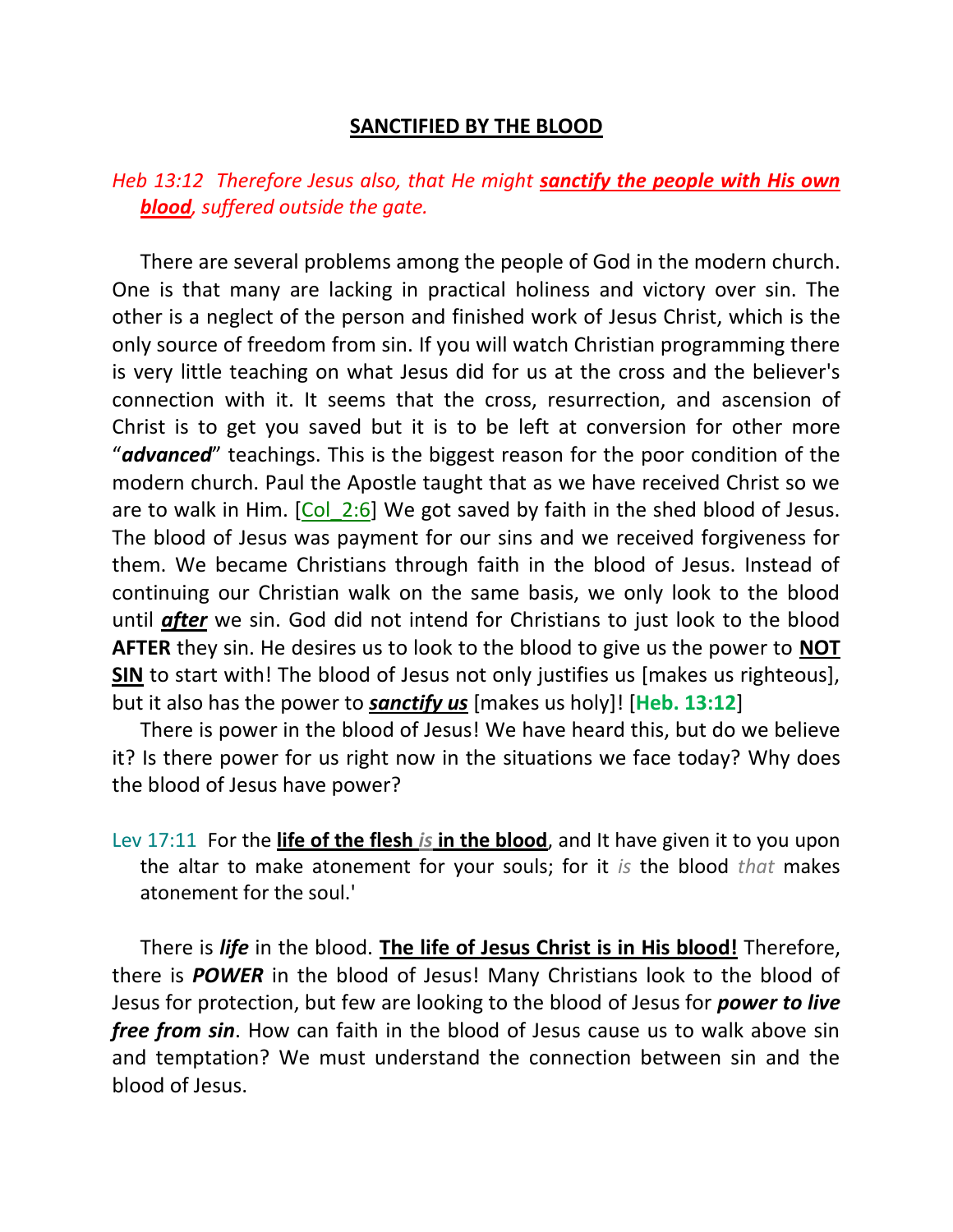## Joh 8:34 Jesus answered them, "Most assuredly, I say to you, **whoever commits sin is a slave of sin.**

Jesus said that the one who commits sin is a slave of sin. Adam sinned and became a slave of sin. Adam was placed in the prison of sin. Every one born of Adam was born in the prison of sin as well. Sin brings death. [Rom\_5:12] The wages of sin is death. [Rom 6:23] Also, death is the only way to be released from sin. [Rom 6:7]. If you have a problem with a particular sin, I can guarantee you that after I minister to you that you will be free and never commit it again! How can I make such a bold claim? If you are willing to take me up on it then I will prove it. I will take a hammer and crack you in the head and kill you. I promise you that you will not have any more trouble with that sin anymore! There are no sins committed in a grave yard! Death frees you from the power of sin! Paul said that he who has died is freed from sin. [**Romans 6:7**] When a person dies they have paid the price for sin which is death. They pay their price for sin, which is death and can go free. However, there is one big problem; they are dead and *can't go free*! To illustrate this let's look at a criminal on death row. They committed crimes worthy of death. They go to the death chamber and pay their debt to society which is death. After they pay their debt they are free. However, we never see the warden whisper to the dead man, "You are free to go." The dead man can't get up and go, because he does not have life to do it! This was the problem with mankind. They pay their price of sin by dying but none can escape the death sentence. They are held in death. If someone could die and have the power to resurrect themselves then they could walk free. Was there ever such a man? Only onethis person is Jesus! Jesus came in our place and took our death sentence. He died in our place and received our sins in His body and He also became sin. [**2 Cor. 5:21**] Jesus poured out His life that was in His blood. If enough blood is released out of the body then death will occur. Jesus bled to death on the cross as His life was given unto death for us. Jesus legally paid for our sin by giving His life blood unto death. Jesus died and was buried. However, after Jesus paid for our sins, He had the power in Himself to raise Himself up! Jesus said this before he died!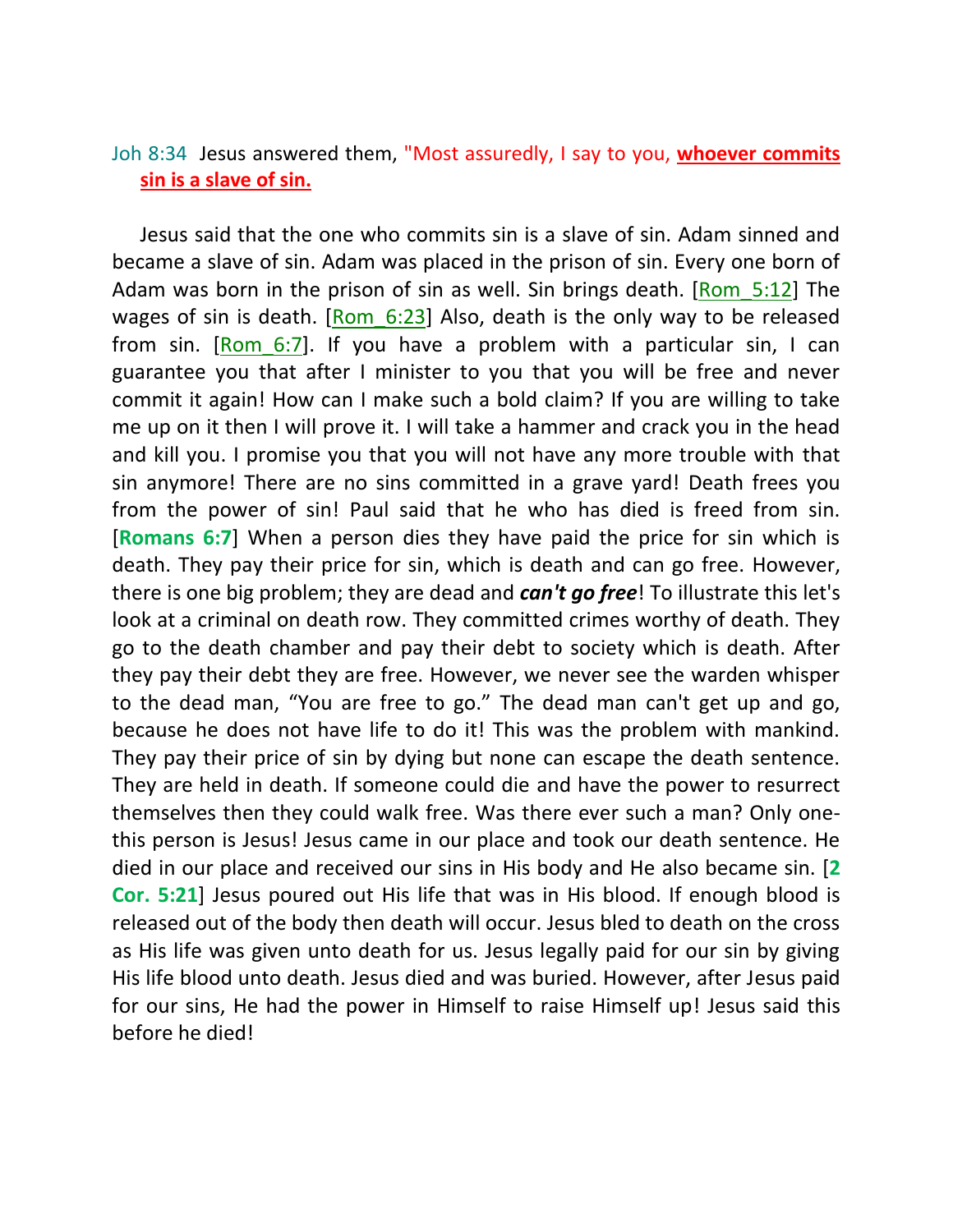- Joh 2:19 Jesus answered and said to them, "Destroy this temple, and in three days **I will raise it up**."
- Joh 10:17 "Therefore My Father loves Me, because I lay down My life that I may take it again.
- Joh 10:18 No one takes it from Me, but I lay it down of Myself. **I have power to lay it down, and I have power to take it again**. This command I have received from My Father."

Jesus went through death but He also had the power to rise from the dead! When Jesus died as our representative he paid our price [death] that frees us from the control and power of sin! Because He had the power to rise up from the dead, He gave us His new resurrection life because He is also our representative in life! **The shed blood of Jesus poured out of His body unto death legally frees us from the power of sin**. It is the power of sin that enslaves man and holds people in all sorts of lusts, habits, and sins. The power of sin resides in our unredeemed body. The power of sin resides in our flesh. The power of sin is active and enslaves those who are in Adam. The power of sin will even control a Christian who does not know their covenant rights through the blood of Jesus. If we would get the revelation of the power of the blood of Jesus and the implications of the blood for our everyday Christian life then we could find victory over sin through faith in the blood.

- **Isa 53:10 Yet it was the will of the Lord to bruise Him; He has put Him to grief and made Him sick. When You and He make His life an offering for sin [***and He has risen from the dead, in time to come***], He shall see His [***spiritual***] offspring, He shall prolong His days, and the will and pleasure of the Lord shall prosper in His hand.**
- **Isa 53:12 Therefore will I divide Him a portion with the great [***kings and rulers***], and He shall divide the spoil with the mighty, because He poured out His life unto death, and [***He let Himself***] be regarded as a criminal and be numbered with the transgressors; yet He bore [***and took away***] the sin of many and made intercession for the transgressors (the rebellious). Amplified**

God made the life of Jesus an offering for sin. **The life of Jesus was in His blood.** Jesus literally poured out His life unto death to redeem us from the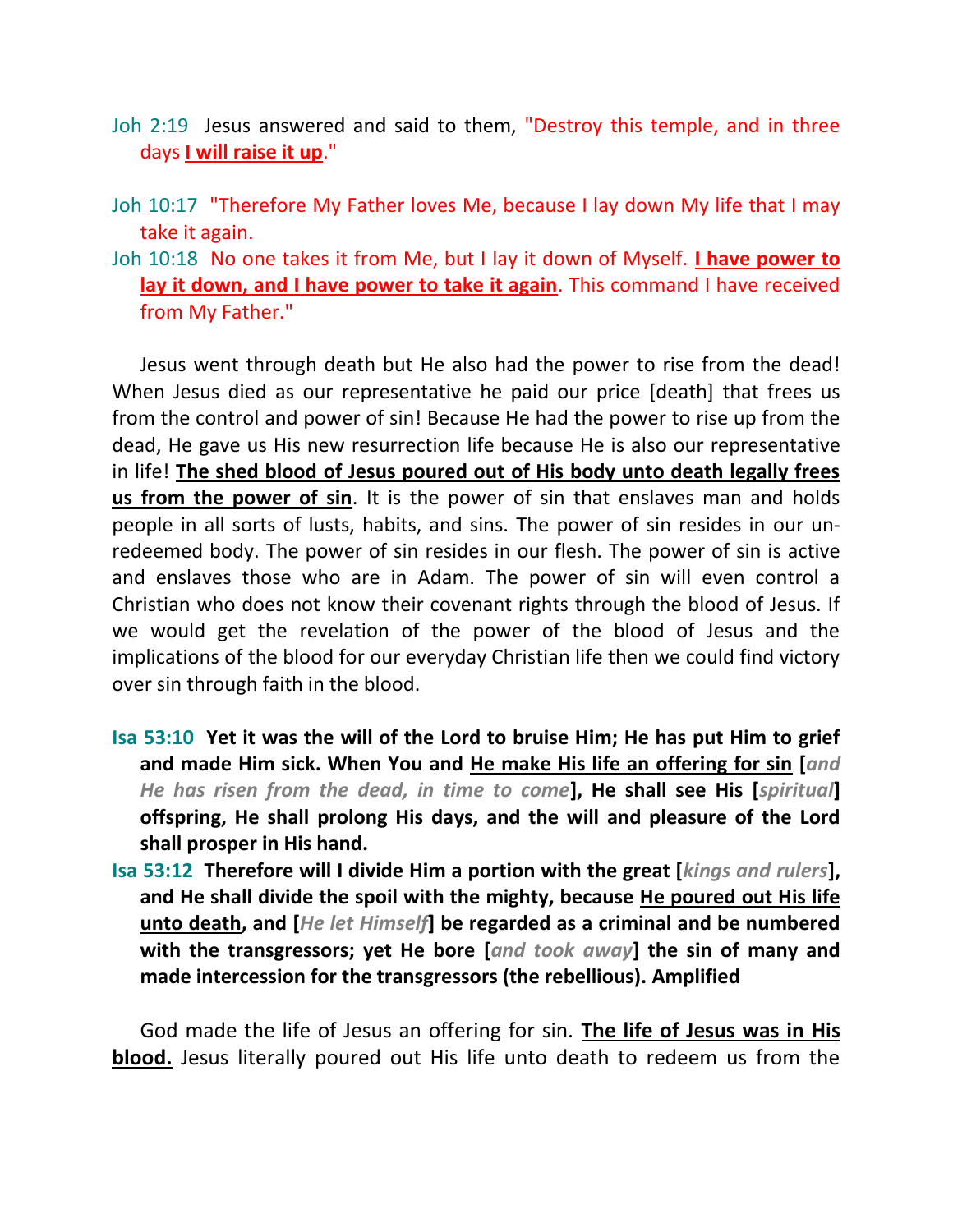control and power of sin. This freedom however is not automatic. **We must appropriate the power of the blood by our faith.**

John 6:52 He who **keeps on eating my flesh and drinking my blood**, in me is continually abiding and I in him. [Wuest Translation]

Jesus said that those who eat His flesh and drink his blood will abide in Him! The verb tenses in the Greek are present tense. The proper translation says, "He who is eating my flesh and drinking my blood, is abiding in me, and I in Him." The present tense means we are to repeatedly do this. Do you only eat once? You will not stay healthy long! When you eat something you appropriate it and it becomes a part of you! We eat and drink of Jesus by our faith! When we exercise our faith in the body and blood of Jesus [His perfect and finished work on the cross] then we will abide in Christ. We do not abide in Christ by our own efforts, works, and labor. We abide in Christ by faith in the finished work of Jesus on the cross!

The blood of Jesus is not just for when we sin and to remove our guilt. **The blood of Jesus was poured out to procure our freedom from sin's power and control.** His blood is the ransom price that frees us from the power of sin. We can experience freedom from sin, lust, and habits, but confessing in faith that by the shed life blood of Jesus we are redeemed from sin's control. When you face temptation to sin and feel the pull to commit a certain sin, you need to turn to the blood of Jesus. You can say in faith, "I have been redeemed and set free from the power of sin and this habit by the life blood of Jesus that was poured out to death!" When we place our faith in the blood, the Holy Spirit will put to death that deed of the flesh for us! [Rom 8:13] The Spirit answers to faith in the blood of Jesus!

## **Rom 8:2 For the law of the Spirit of life [***which is***] in Christ Jesus [***the law of our new being***] has freed me from the law of sin and of death.**

**Rom 8:3 For God has done what the Law could not do, [***its power***] being weakened by the flesh [***the entire nature of man without the Holy Spirit***]. Sending His own Son in the guise of sinful flesh and as an offering for sin, [***God***] condemned sin in the flesh [***subdued, overcame, deprived it of its power over all who accept that sacrifice***], [***Lev. 7:37.***] Amplified**